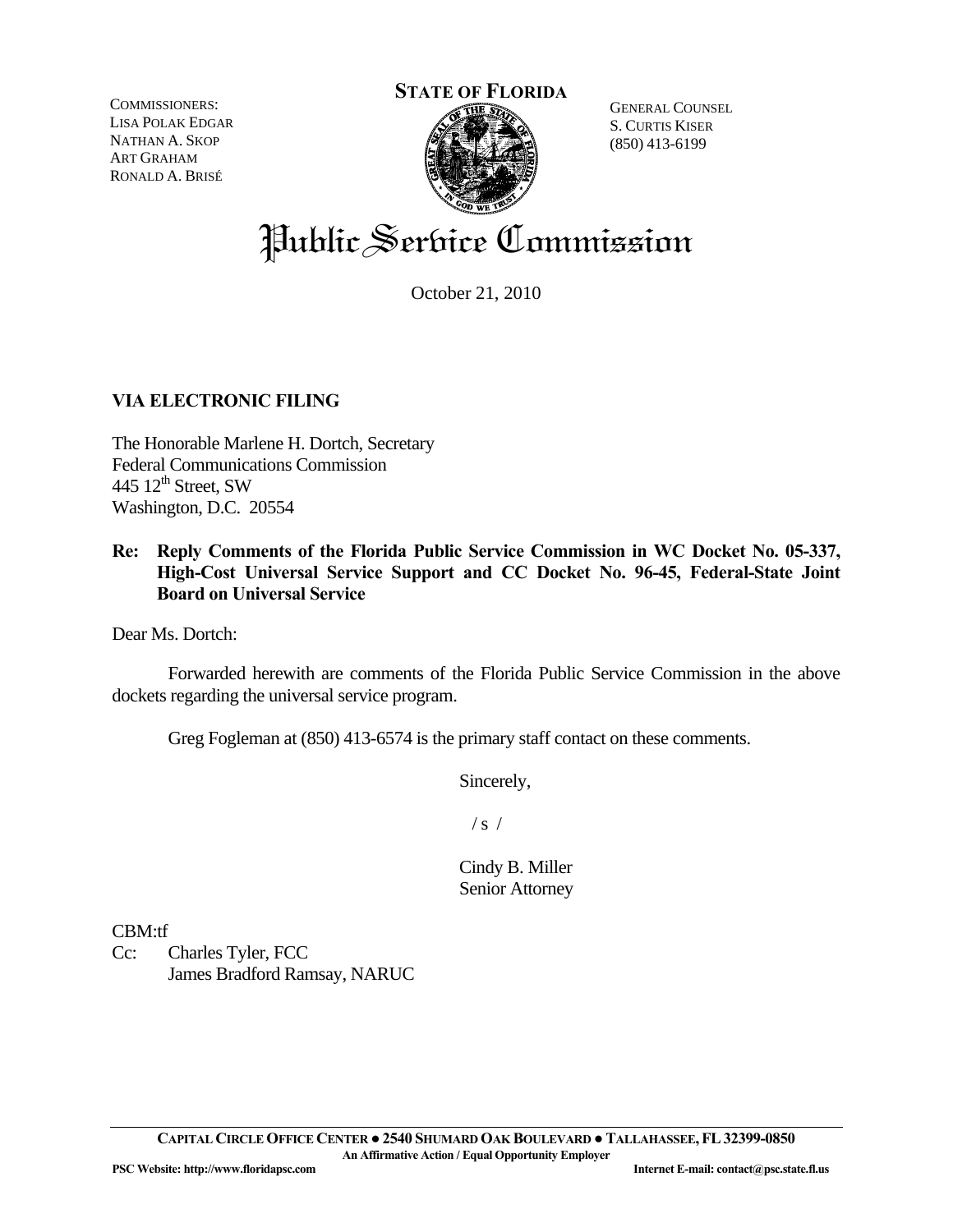### **Before the Federal Communications Commission Washington, D.C. 20554**

**) ) ) ) ) )** 

In the Matter of

High-Cost Universal Service Support

Federal-State Joint Board on Universal Service

WC Docket No. 05-337

CC Docket No. 96-45

# **REPLY COMMENTS OF THE FLORIDA PUBLIC SERVICE COMMISSION**

COMMISSIONER LISA POLAK EDGAR

COMMISSIONER NATHAN A. SKOP

COMMISSIONER ART GRAHAM

COMMISSIONER RONALD A.BRISÉ

October 21, 2010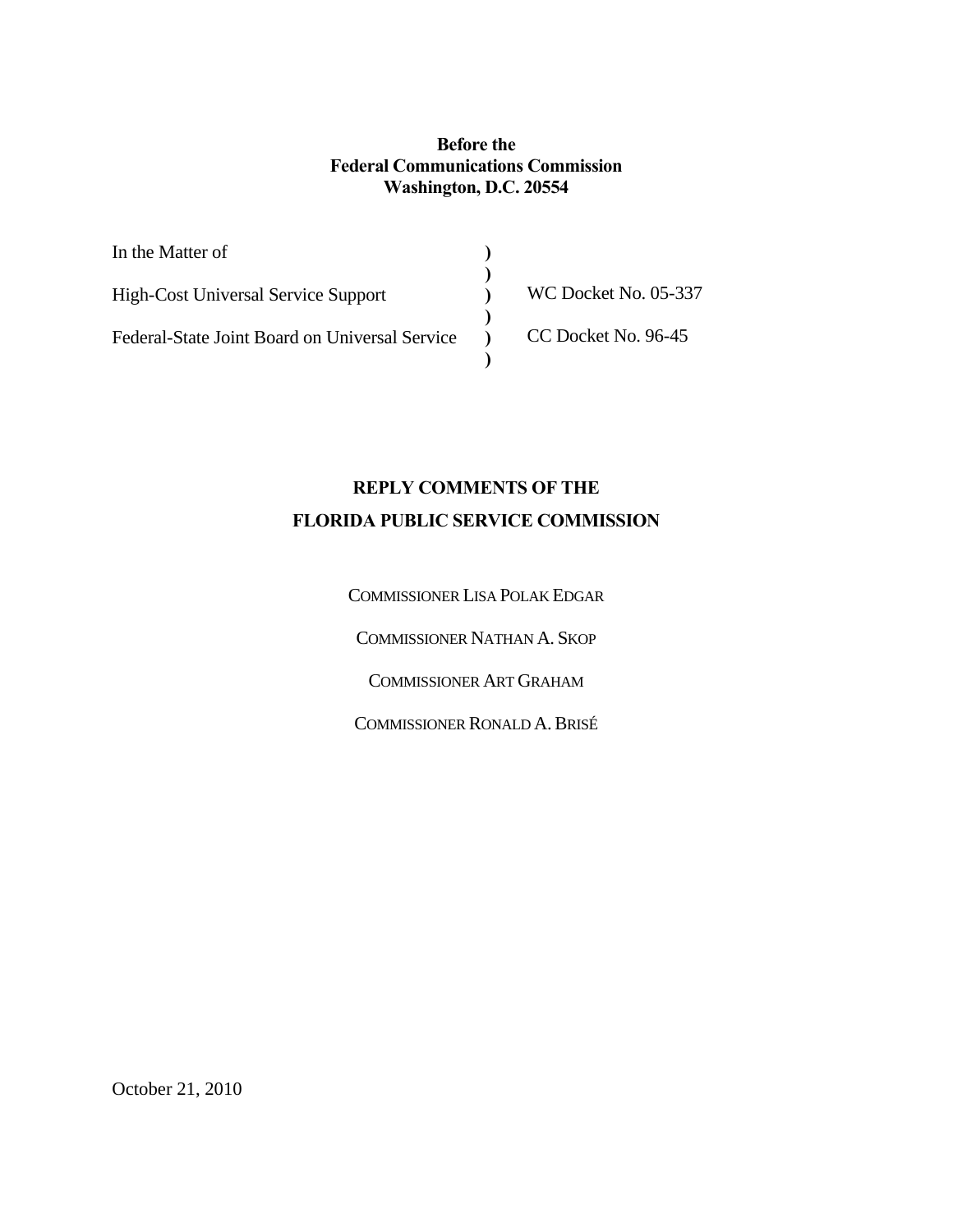### **INTRODUCTION**

 $\overline{a}$ 

The Florida Public Service Commission (FPSC) submits these reply comments in response to the Order and Notice of Proposed Rulemaking (NPRM) released by the Federal Communications Commission  $(FCC)$  on September 3, 2010.<sup>1</sup> In general, the Federal Communications Commission (FCC) seeks comment on modifying its rules to better enable it to reclaim certain high-cost support, and to use that support to help fund broadband universal service programs, consistent with the recommendations of the National Broadband Plan. While the FPSC is sympathetic to these goals, we respectfully contend that a better use of reclaimed support would be to reduce the contribution factor, even if only temporarily. The FPSC supports reallocation of reclaimed high-cost support towards expansion of broadband services in areas where there are none or where such services are deemed to be inadequate. However, we do not support redistributing reclaimed high-cost support towards other existing universal service programs. We believe that by artificially maintaining the current contribution factor, the FCC threatens the affordability of the services it seeks to support.

#### **RELINQUISHMENT OF ELIGIBLE TELECOMMUNICATIONS CARRIER STATUS**

The FCC seeks comment on amending the interim cap rule where a competitive Eligible Telecommunications Carrier (CETC) providing service within a state relinquishes its ETC status. Under current rules, high-cost support for CETCs is capped at the total amount of support all CETCs within a state received in March 2008, on an annualized basis. This capped amount of support does not change even if the number of CETCs serving in a state changes. Instead, this total support amount is effectively divided among all the CETCs. The FCC proposes amending the interim cap rule so that

<sup>&</sup>lt;sup>1</sup> FCC, Order and Notice of Proposed Rulemaking, FCC 10-155, WC Docket No. 05-337, CC Docket No. 96-45, released: September 3, 2010.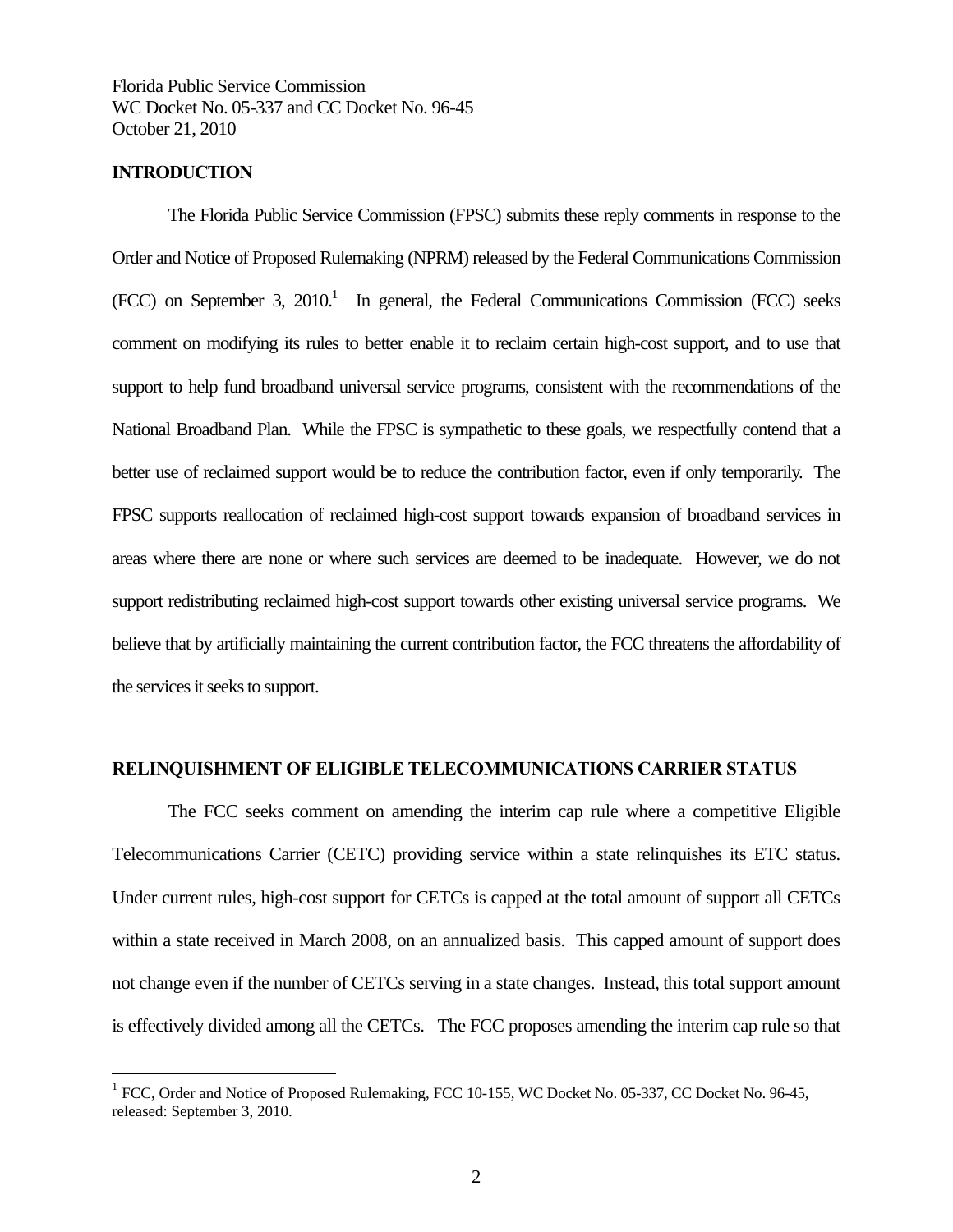if a CETC relinquishes its ETC status in a state, the capped amount for that state will be reduced by the annualized amount of support that the CETC was eligible to receive in its final month of eligibility. According to the FCC, reducing the total amount of support available to CETCs when another CETC relinquishes its ETC status will not reduce support flowing to individual CETCs. The FPSC is generally supportive of reclaiming high-cost support from carriers that relinquish their ETC status. We also agree that it would be reasonable to use these funds to begin implementing the Connect America Fund and the Mobility Fund, as proposed in the National Broadband Plan. However, we disagree that it is appropriate to retain forgone support that is paid ultimately by consumers while no rules to govern these new programs have been adopted by the FCC. Instead, we believe that the assessment factor should be allowed to be reduced until final rules to implement these new programs are adopted by the FCC. Artificially maintaining the current contribution factor could threaten the affordability of the services it seeks to support. As the Tenth Circuit recognized, "excessive subsidization may affect the affordability of the telecommunications services, thus violating the principle in  $§254(b)(1)$ ."<sup>2</sup>

### **RECLAIMED SUPPORT**

 $\overline{a}$ 

 The FCC also seeks comment on amending section 54.709(b) to permit it to provide the Universal Service Administrative Company (USAC) alternative instructions for implementing prior period adjustments. This rule requires that USAC carry forward any "excess payments" from contributors to the next quarter. The "next quarter" refers to USAC's next quarterly demand filing.

<sup>2</sup> *Qwest Communications International v. FCC*, 398 F.3d 1222, 1234 (2005).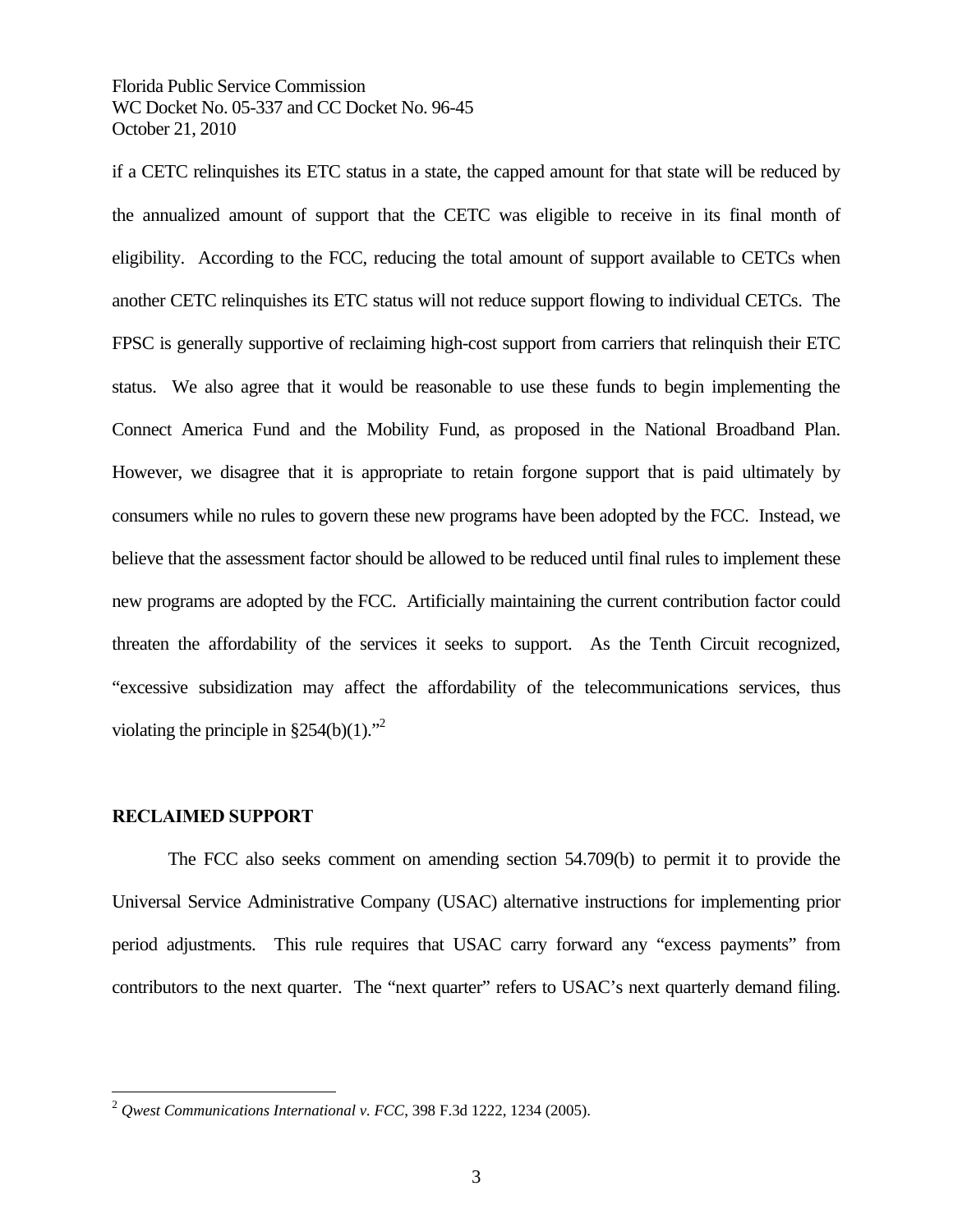The effect of this rule is to reduce the contribution factor in the subsequent quarter, which reduces consumers' assessments.

However, the Order accompanying the NPRM implements an 18-month waiver of this rule to enable the USAC to reserve reclaimed funds arising from the merger agreements of Sprint Nextel and Verizon Wireless. These amounts result from the reduction in high-cost disbursements to Sprint Nextel and Verizon Wireless due to their agreements to phase out all high-cost support received over a five-year period. The FCC seeks comment on amending the rule to give it the flexibility to require USAC to carry forward reclaimed support for other purposes. The FCC reasons that absent continued collection of high-cost support, the contribution factor would fluctuate more than it has in the past. If the associated Order is any indication, however, the continued collection of support could instead be reallocated to existing universal service programs other than the high-cost program.<sup>3</sup> Moreover, it is possible that redistributing high-cost support to programs with a cap, such as schools and libraries and rural healthcare, may result in exceeding the established cap. Currently, both the E-rate and rural health care programs are capped by Commission rule at \$2.25 billion annually,<sup>4</sup> and \$400 million per funding year, respectively.<sup>5</sup> The FPSC strenuously objects to the reallocation of support from one program to another. We agree with the comments of CenturyLink that reclaimed high-cost support

 $\overline{a}$ 

<sup>&</sup>lt;sup>3</sup> FCC, Order and Notice of Proposed Rulemaking, FCC 10-155, WC Docket No. 05-337, CC Docket No. 96-45, released: September 3, 2010, ¶ 20.

 $4$  47 C.F.R. §54.507(a). We recognize that the FCC has recently adopted an Order (FCC 10-175) that has indexed the annual funding for the schools and library program to inflation. For the 2010, funding for schools and library program will increase from \$2.25 billion to \$2.27 billion.

 $3^{5}$  47 C.F.R. §54.623(a).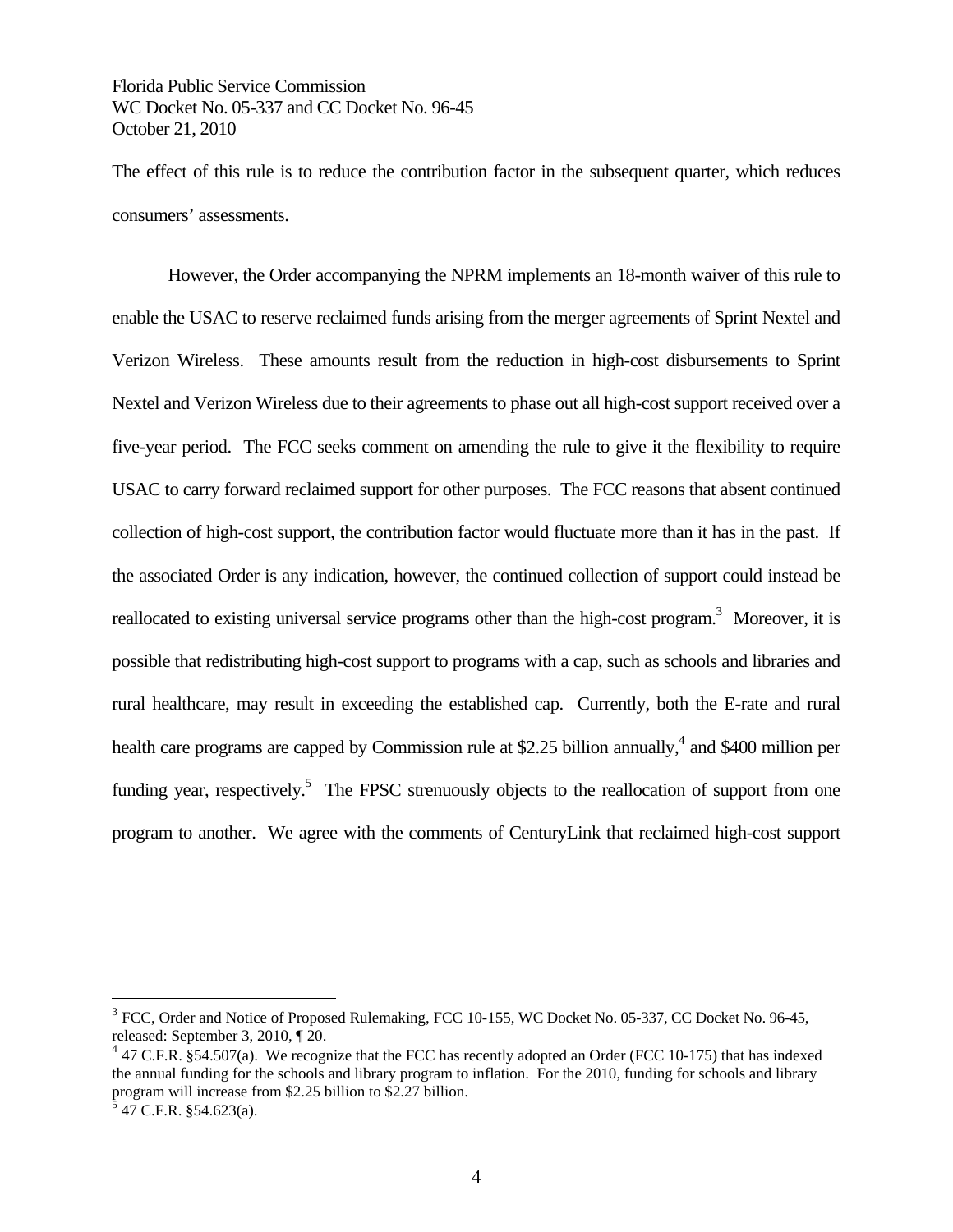should not be diverted to other universal service programs.<sup>6</sup> The FPSC believes that such action is neither sustainable nor appropriate.

In response to the FCC's concern about the fluctuations in the assessment factor, we believe that fluctuations can be mitigated. Assuming the FCC decides to establish the Connect America Fund and the Mobility Fund, support could be transitioned from legacy support into these new programs. It is not necessary to fully fund these new programs as soon as the FCC creates the Connect America Fund and the Mobility Fund. Instead, the support for these new programs should be ramped-up as the legacy support is ramped-down in order to mitigate such fluctuations in support. It would be reasonable to begin providing support for these new programs once rules are adopted; however, any reclaimed support should only be used for new high-cost support programs such as the Connect America Fund or the Mobility Fund. Until rules for new programs are adopted, however, excess funds should continue to be used to reduce the contribution factor or in the alternative, held by USAC until such rules are implemented. This position is consistent with comments filed by Verizon and Verizon Wireless. In those comments, the companies noted that if there must be a short lag between when the FCC begins reducing legacy voice support and when the new broadband programs are running, the FCC should use the savings to reduce the contribution factor.<sup>7</sup>

### **CONCLUSION**

 $\overline{a}$ 

 The FPSC believes that the FCC should reclaim high-cost support from ETCs that give up their designation, rather than redistributing it to other CETCs. We do not support redistributing reclaimed high-cost support to other existing universal service programs. We believe that the

<sup>6</sup> Comments of CenturyLink, WC Docket No. 05-337, CC Docket No. 96-45, filed October 7, 2010, pp 1-2.

<sup>&</sup>lt;sup>7</sup> Comments of Verizon and Verizon Wireless, WC Docket No. 05-337, CC Docket No. 96-45, filed October 7, 2010, p 5.